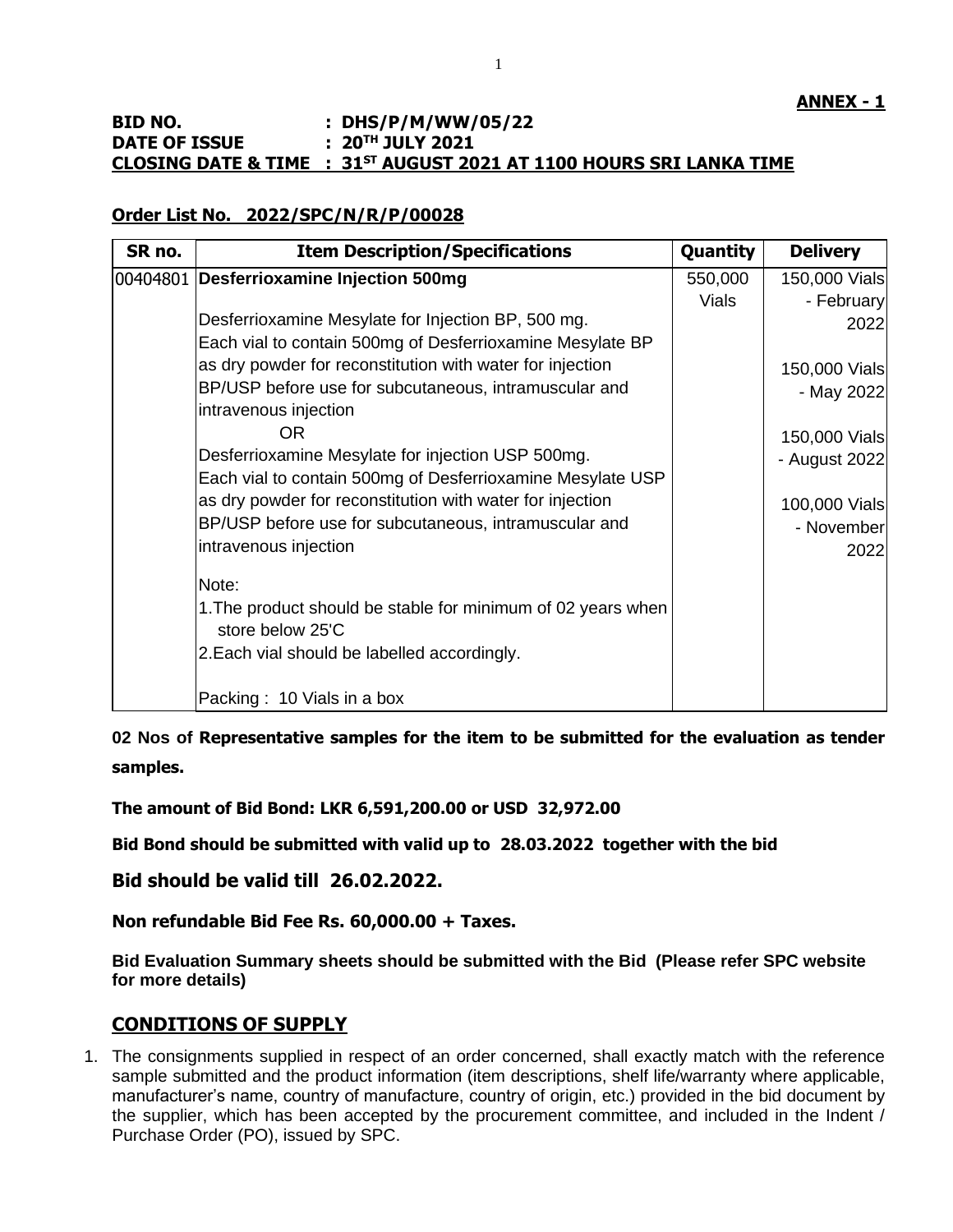- 2. All items shall be supplied, sourcing from the manufacturer and country of manufacturer, stated in the Purchase Order (PO)/Indent of SPC and wherever applicable shall have a valid product registration from NMRA.
- 3. Maintaining the validity of the product registration during the period of supply(delivery schedule), obtaining import license / manufacture licensing at NMRA, is a pre-requisite for the supply of pharmaceutical items. Hence all suppliers shall produce relevant valid registration certificates/licenses, when requested by MSD/SPC.

When the validity of the product/manufacturing licenses and registrations of NMRA (eg; manufacturing license, product registration and GMP certificates), of local manufacturers / local suppliers, lapses during the year or during the period of supply (delivery schedule), it shall be extended / renewed by the supplier. A certified copy of afore mentioned valid certificates shall be submitted to MSD by the supplier when deliveries are made.

- 4. The number of batches per consignment shall be minimal. Batch quantity shall be an equal multiple of the quantity of the consignment and the proportionate size of the batch quantity shall be not less than 15% of the quantity in the consignment.
- 5. The specifications of the product offered in the bid, by the supplier shall match with the tender specifications for the item and any form of alternate offers will not be entertained unless otherwise mentioned in this document

## **Shelf life & Warrantees**

6. Freshly manufactured stocks of the product shall be supplied; thereby the residual Shelf Life (shelf life remaining at the time of delivery of goods in Sri Lanka/MSD stores in case of local supplies) of the product, shall be 85% of the shelf life requested (specified in order/Indent/PO). In respect of the items with requested shelf life equal or more than 24 months, any deficit between the residual shelf life and requested shelf life, shall not be more than 04 months.

When the shelf life is not specified in the indent/PO/item spec; the requested shelf life shall be considered as, 24 months for pharmaceuticals.

#### **Standards & Quality**

- 7. Standards; In addition to Pharmacopoeial Standards that are indicated in the item specifications, other Pharmacopoeial Standards that are registered at National Medicines Regulatory Authority in Sri Lanka are also acceptable when no bidders have quoted for the standard specified in the item specification.
- 8. Any product deficient of or incompatible with, its sub components/ accessories, not at the specified quality standards or all its components not unitized appropriately in packaging (as a set), shall be rejected.
- 9. Withdrawal from use of items due to quality failure found as manufacturer/s fault:
	- (a). In case of batch withdrawal, value of entire batch quantity supplied shall be recovered from the supplier.
	- (b).In case of product withdrawal, value of entire product quantity supplied shall be recovered from the supplier.
	- (c). In the event of either a) or b) above, supplier shall be surcharged the total cost involved for MSD, of the quality failed supplies with 25% administrative charge of the same.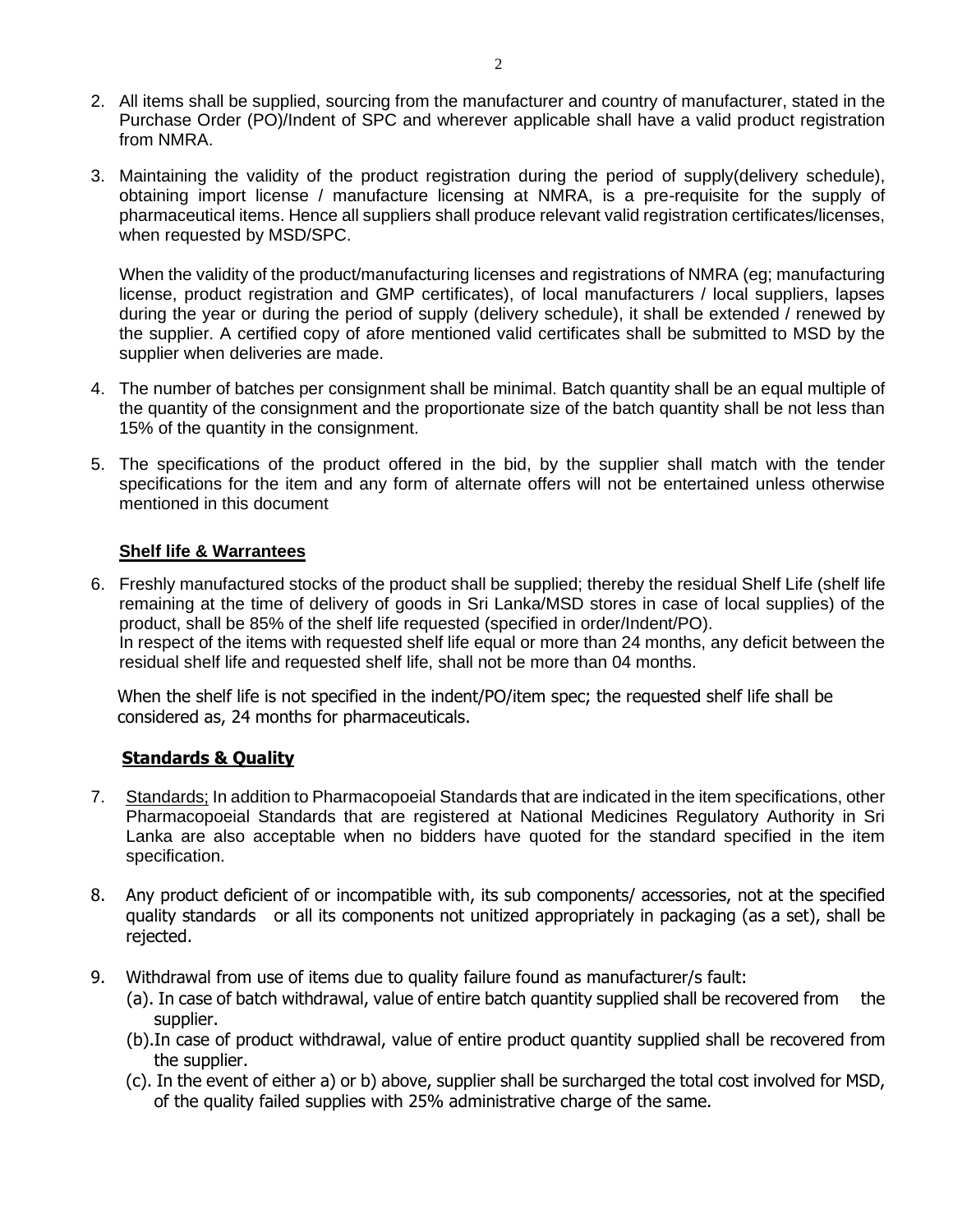10. The storage conditions and the packing requirements of the product shall conform to the information given by the manufacturer and accepted by NMRA for the product registration.

The bidder must provide with the bid, a declaration to certify the NMRA accepted product details such as; storage conditions, pack details/contents/sizes and standard batch quantity/size of the product.

- 11. Immediately after delivery at MSD, the consignments shall be subjected to testing appropriately drawn, one random batch sample (Post-delivery sample) of the consignment at a government/semigovernment/accredited laboratory. If the sample/s is found to be substandard, random batch samples will be tested from all the batches/ lots in the consignment, and entire expenses on such tests, like value of samples, transport, sampling & testing charges, etc, will be recovered from the supplier.
- 12. Consignments supplied to MSD violating the storage conditions indicated on product labels and/or product information leaflet (as accepted for product registration at NMRA), shall be considered as quality affected consignments and quality assurance of such consignments shall be carried out by post-delivery testing at government / semi government laboratory in Sri Lanka or at an accredited laboratory (foreign/local). All the expenses on such an event, including storage cost shall be borne by the supplier. If found to be quality affected the consignment will be treated as quality failed (as clause No.09).

## **Pack size, Labeling & Packaging**

- 13. Offers for pack sizes at a lower level (smaller quantity per pack) than the pack size specified in the item description/specification and MSD order List, are also acceptable, but higher level (larger quantity per pack) pack sizes will not be entertained unless otherwise offered with the original bid and accepted by the procurement committee, with the concurrence of MSD.
- 14. Each innermost pack shall bear the item Description, SR No, Batch No/Lot no., Reference/Catalogue no. (not for pharmaceuticals), Date of Manufacture, Date of Expiry and 'STATE LOGO' of Government of Sri Lanka. Product Information Leaflet to be included with each pack. (A package which contain maximum of 50 tablets in blister cards should contain one information leaflet).

It is essential to include and exactly match the dates of Expiry & date of Manufacture (in any form as "Year & Month" or "No Exp."), in the innermost pack and supplier's invoice. (Applicability of the innermost pack mentioned in this clause shall be adapted as per the pack specified in the specification.)

15. Description of the Item, SR No, Date of Manufacture, Date of Expiry, Batch No, Name and address of manufacturer and "STATE LOGO" of Sri Lanka Government shall be clearly marked on the outer covering of the individual/innermost pack containing the minimum unit of measure, including blister & strip cards and on the outer cover of the carton/box..

The format of Date of Manufacture / Date of Expiry should be declared in the offer and it shall consist at least the YEAR & MONTH.

- 16. All outer most cartons (shipping packages) shall bear the MSD Purchase Order No, SPC Indent No., SR No, Batch No, and Date of Expiry in size 1.5cm letters / figures in prominently visible manner. This may be printed, stenciled or label properly affixed.
- 17. Batch Number of the product shall be separately Barcoded (in Code 128 or 2D formats) and Barcode shall be printed on the labels at all levels of packing as described below, conforming to the industry standards in Barcode printing and pasting. Format shall be according to Code 128 or 2D standards. Maximum barcode size shall be 5.0cm (length) x 2.5cm (width).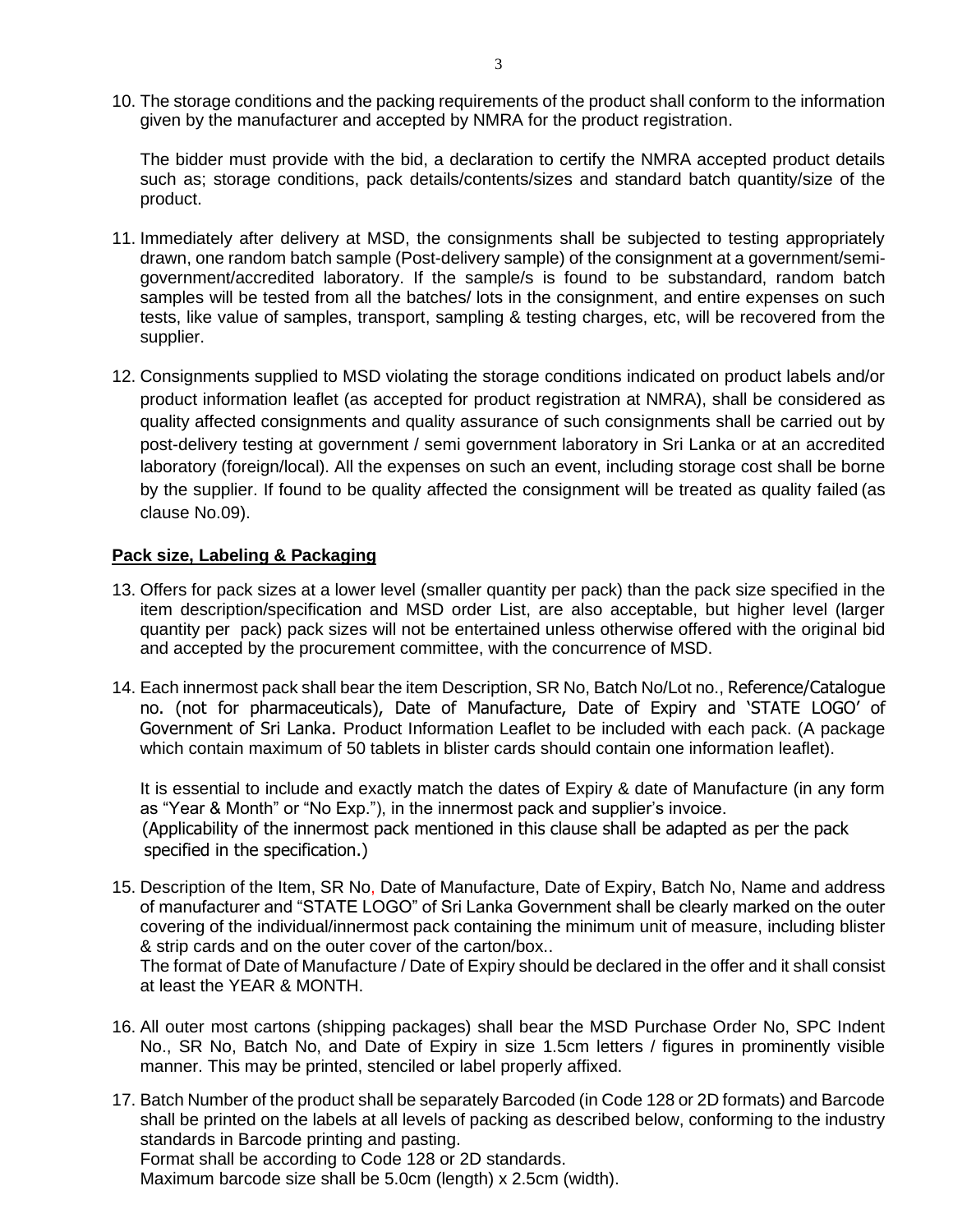18. In case of receiving goods under inappropriate packaging conditions (not in good order), was to be sorted out by MSD to select the items in good order by 100% checking/handling of the consignment, all expenses incurred to MSD in such an event (including demurrage charges, cold stores charges, labor charges etc. or any other charges incurred until goods are ready for acceptance), have to be paid to MSD by the local supplier, before attending to checking the consignment 100%, by MSD. In respect of SPC imported supplies, if the local agent does not follow suit as above, such extra expenses incurred to MSD shall be recovered from the supplier by SPC and refund to MSD.

#### **Storage Conditions & Temperature**

- 19. If the storage temperature & conditions are not specified in the item specification, NMRA accepted product storage conditions temperature should be on or below 30  $\degree$ C and 75% +/-5% relative humidity. The product storage conditions shall be clearly indicated at all levels of labels/packages/boxes.
- 20. In respect of the products requiring controlled temperature storage (Eq.  $<$  25 °C, 2-25 °C, 15-20 °C /30 °C, 2-8 °C etc.), supplier shall provide MSD with latest product stability study reports with the invoice of the consignment.(report shall include studies; at 30 °C +/- 2 °C & 75% +/- 5% RH for AC stored items and at 25 °C +/- 2 °C & 60% +/- 5% RH for Cold stored items. It shall be a true copy of the latest report submitted to NMRA or a report issued within last 05 years). (refer clause No.10)

## **Delivery Requirements**

21. All items shall be supplied as per the latest/final delivery schedule, communicated to the supplier, as an amended Indent/PO delivery schedule (if not amended, original schedule in the Indent/PO will apply) mutually agreed between MSD& SPC, at the time of establishing the payment terms (L/C, DP, TT, etc). Any deviation from this agreed delivery schedule shall be treated as a defaulted delivery.

Contravening the above directions, if the delivery schedule is violated by the supplier for no fault of MSD/SPC/MOH and in the event MSD decides to accept any such consignment in full or part thereof, that is delivered after the due delivery date, Condition No. 23 on delayed deliveries, shall be applied.

- 22. All consignments shall be delivered at Medical Supplies Division or an alternate receiving point as directed. However sending consignments **to reach Sri Lanka from 15th December to 10th January** shall be avoided, unless otherwise prior approval has been granted by MSD for such deliveries.
- 23. Defaulted consignments with respect to delivery schedule shall only be considered for acceptance, subject to a penalty imposed for the delay due to suppliers fault, allowing a grace period up to two weeks. Consignments delivered after that grace period shall be considered for acceptance subject to a penalty to the supplier as described below ;
	- (a). A penalty of 0.5% per day of the consignment value, calculated commencing from the 15th day up to 60th day delay from the due delivery date, as per the indent/PO or its' latest amended delivery schedules.
	- (b). When the delay exceeds 60days purchase order will be considered as automatically cancelled, on defaulted performance. In such a situation, MSD reserve the right to recover liquidated damages or to revoke the cancellation (eg. if payments have been released prior to such a cancellation), and accept the consignment subject to a 25% administrative charge.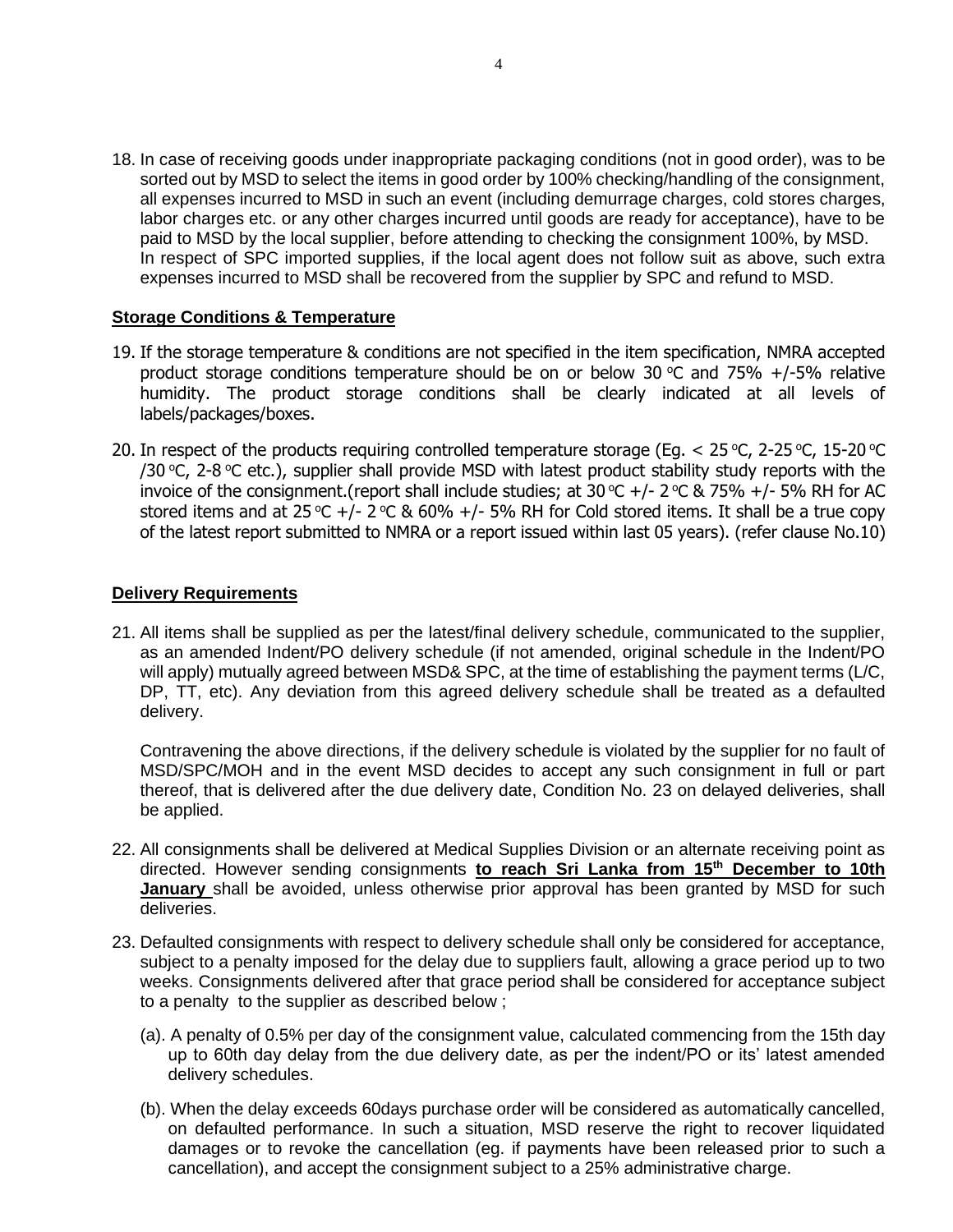24. (i). If any local purchases were to be made by MSD/SPC to ensure continuity of supply (due to noncompliance of Indent/PO/its' amended; delivery schedule); in the ensuing period inclusive of the grace period for delivery from due delivery date, extra expenditure incurred on such local purchases, over the landed cost of relevant SPC main order, shall be recovered from the supplier.

(ii). If a delivery defaulted (violating delivery schedule in the indent/PO) SPC supplier/his local agent, who participate in an urgent local purchase tender of SPC or MSD for the same item, quoting the same product or any similar product, is bound to supply the local purchase order at the landed cost of the defaulted SPC main order. In violations of the same, the cost difference will be set off from the payments to the supplier of the corresponding SPC main order.

25. In respect of local manufacturers/ local suppliers, all deliveries shall be made only on week days excluding public holidays, also allowing adequate time to enable the completion of the receiving process at MSD stores before 3.30 p.m. In the event of failure to meet this deadline due to supplier's fault (eg. In delivery; time, product, document, etc.) goods shall be accepted on the following working day, such date shall be counted for working out penalties as per No. 23 (regarding defaulted consignment) of the conditions of supply.

As an alternative, supplier can request MSD to take over the consignment on the same day, subject to settling all adl. expenses (i.e. staff OT, forklift charge, etc.) of MSD, by the supplier.

- 26. The extension of L/C's overstepping delivery schedules in the Indent/PO/its' amendments, shall not in any way affect the recovery of late delivery charges, as per Condition No. 23 (regarding defaulted consignments) and any other direct or indirect additional costs/liquidated damages, relating/consequent to extension of L/C.
- 27. When adequate storage space is not available at MSD, to accept a delivery defaulted consignment (deviating from the delivery schedule in the Indent/PO/its' amendments) under the condition No. 23, any additional expenses caused to MSD or SPC in arranging temporary external storage and other expenses (eg. demurrage, detention, container storage, re-handling cum transport, etc.) shall be borne by the supplier.

#### **Documents & Information**

- 28. MSD Order No, Item Description, SR No, Batch No., Date of Manufacture, Date of Expiry and product Storage Condition, shall be indicated in all Supply Invoices and detailed Packing Lists.
- 29. One of the tender samples of the selected bid shall be forwarded to MSD, for using as a reference sample (can make it; a part of the last consignment or a returnable to supplier) for checking the conformity of the consignments received under the indent/PO.

The images of the; specimen labels, minimum pack and outer most box/shipper carton, that satisfies the above mentioned labeling conditions, shall also be provided within 14 days of releasing the indent by SPC. Reference sample will be sent by State Pharmaceuticals Corporation (SPC) to MSD.

- 30. The supplier shall submit all shipping documents to (Including Bills of Lading / Draft Air Way Bills etc.) SPC Imports department and MSD by e-mail (**follow instructions in website [www.msd.gov.lk](http://www.msd.gov.lk/)**), at least 03 days before the Expected Time of Arrival (ETA) of sea freighted consignments & 02 days before the ETA of Air freighted consignments.
- 31. After releasing the Indent/PO or establishing L/C, the latest logistical position of manufacturing & supply on the Indent/PO, shall be updated biweekly through e-mails to SPC with a copy to MSD by the supplier.( follow instructions in the website www.msd.gov.lk)